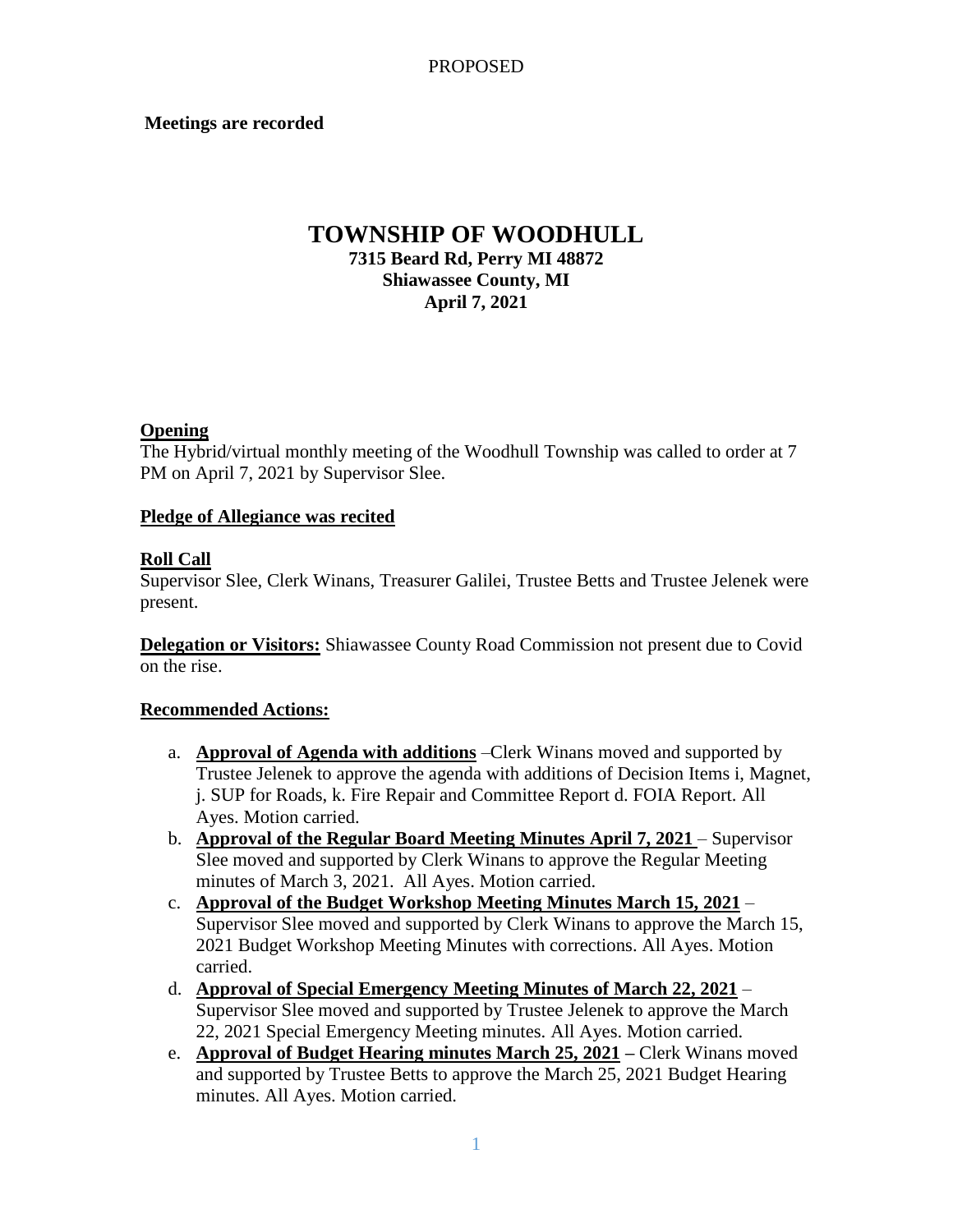## PROPOSED

f. **Approval of Woodhull Township Special Meeting minutes March 25, 2021** – Trustee Betts moved and supported by Supervisor Slee to approve the March 25, 2021 Special Meeting Minutes. All Ayes. Motion carried.

## **Board Comments and Reports:**

- a. **Treasurer Galilei** Financial Report: Treasurer Galilei reported for the month of March, General Savings \$349,096.99, General Checking \$288,527.34, Tax Account \$848.31, Park Account \$2,568.94, Cemetery Account \$71,247.15. 3CD's totaling \$221,088.59. Treasurer's report subject to audit.
- b. **Clerk Winans** Clerk Winans gave report on the wrap-up of the 2020-2021 Fiscal Year budget. Preparing for the upcoming Audit of the 2020-21 Fiscal year. The 2021-2022 Fiscal Year budget has been adopted.
- c. **Supervisor Slee** Supervisor Slee gave report on the Open Meetings Act class recently taken.
- d. **Trustee Jelenek** Trustee Jelenek gave report on the completion of the policy and ordinances books.

## **Committee Reports:**

## **Fire & Ambulance:** No Report

**Planning Commission:** report given by Rick Betts on the Rhodes SUP application. Park Commission: Presented by Cathy Provines and Cindy Bawks. The property line survey was done. Discussion held regarding the park property lines,

communications between property owner and Supervisor and attorney Lynn Bowne. Question of Park Liaison, Jelenek or Slee. Discussed and agreed Jelenek to stay as Park Liaison.

**FOIA Report:** report given by Supervisor Slee for the month of March 2021.

## **Public Comments:** Call to Public was opened at 7:23 p.m.; closed at 7:40 p.m.

 Questions regarding repaving of Shaftsburg road. Suggestion made by Trustee Betts to have a sergeant of arms or security at monthly board meetings.

## **Decision Items:**

a. **Bills:** Clerk Winans reported.

The payroll for the month of April totaled \$10,575.00 using check #'s 27467 thru 27481. The February bills in the amount of 4,043.47 using checks #'s 27483 thru 27487 and 1 auto pay bill.

Trustee Jelenek moved and Trustee Betts supported to pay the April bills as presented. Roll call vote was taken. Galilei, yes; Slee, yes; Betts, yes; Jelenek, yes; Winans, yes; Motion carried.

## b. **Purchase Multi-Office Use Printer:**

Treasurer Galilei moved and supported by Trustee Jelenek to approve the purchase of the multi-office use printer from the Polack Corporation for the total of \$3,986.90. Roll call vote was taken. Jelenek, yes; Winans, yes; Betts, yes; Galilei, yes; Slee, yes. Motion carried.